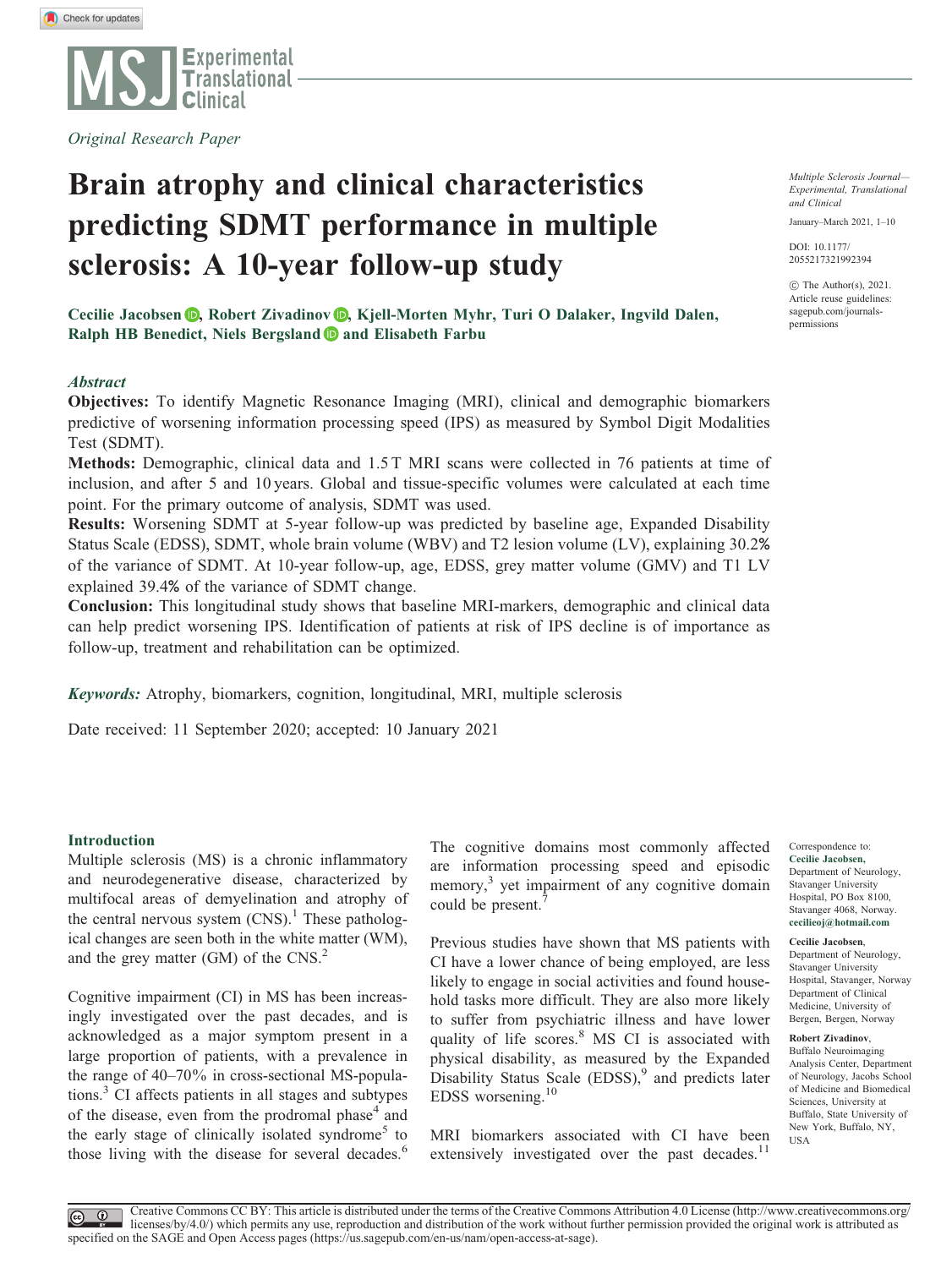Kjell-Morten Myhr, Department of Clinical Medicine, University of Bergen, Bergen, Norway Neuro-SysMed, Department of Neurology, Haukeland University Hospital, Bergen, Norway

#### Turi O Dalaker,

Stavanger Medical Imaging Laboratory (SMIL), Department of Radiology, Stavanger University Hospital, Stavanger, Norway

Ingvild Dalen, Section of Biostatistics, Department of Research, Stavanger University Hospital, Stavanger, Norway

# Ralph HB Benedict,

Buffalo Neuroimaging Analysis Center, Department of Neurology, Jacobs School of Medicine and Biomedical Sciences, University at Buffalo, State University of New York, Buffalo, NY, **USA** 

#### Niels Bergsland,

Buffalo Neuroimaging Analysis Center, Department of Neurology, Jacobs School of Medicine and Biomedical Sciences, University at Buffalo, State University of New York, Buffalo, NY, USA IRCCS, Fondazione Don Carlo Gnocchi ONLUS,

#### Elisabeth Farbu,

Milan, Italy

Department of Neurology, Stavanger University Hospital, Stavanger, Norway Department of Clinical Medicine, University of Bergen, Bergen, Norway

The search for reliable radiological biomarkers has yielded numerous studies shedding light on the association between lesion volume (LV), atrophy and  $CL^{12-14}$  Cerebral atrophy, T2 LV and cortical lesions have been identified as possible culprits, all of which result in an increased risk of CI. $15-17$ 

Neuropsychological test batteries for investigating CI in MS are numerous. However, the Symbol Digit Modalities Test (SDMT) is one of the most commonly used tests for assessing information processing speed (IPS), an essential cognitive function. When IPS is affected, downstream processes may be influenced, such as memory, executive functions, learning and word retrieval.<sup>18</sup> SDMT is increasingly attractive for use in the clinical setting as well as research due to its fast and easy administration, excellent test-retest reliability, good validity and high sensitivity to CI in  $MS<sup>18</sup>$  A clinical meaningful change of SDMT has been proposed in several studies, with a raw score change of 4 points or a 10% change to be suggestive of cognitive decline.<sup>18,19</sup>

Our aim is to reveal clinical, demographic and MRI measures predictive of worsening IPS as measured by change in SDMT. We also aimed to explore parameters predictive of a clinically meaningful change of SDMT. Our hypothesis was that grey matter atrophy would be predicitive of worsening IPS.

## Methods

# Patients

In the years of 1998–2000 patients diagnosed with multiple sclerosis at the Haukeland University Hospital (HUS) and Stavanger University Hospital (SUS) in the south-western parts of Norway were given the opportunity to enter into the study. Patients were included at time of diagnosis, and reexamined after 5- and 10-years. The current diagnostic criteria at the time of enrolment, the criteria of Poser, were used to establish the diagnosis of MS.<sup>20</sup>

A total of 108 patients qualified for inclusion. From those, three patients had moved out of the area, one was deceased and 11 declined participation, leaving 93 patients. Neurological examination, MRI of the brain and the required tests were performed in 76 of these patients, and they were subsequently included in the present study. The cohort comprised of patients with all MS-subtypes.

After 5- and 10 years the patients were re-examined, including MRI of the brain, clinical and cognitive assessment.

Physical disability was assessed using the EDSS at each visit.

Level of education at baseline was registered. The patients were classified as having low (12 years or less; primary school/junior high), or high (more than 12 years; college/university) level of education.

The regional committee for medical and health research of western Norway, the Norwegian Centre for Research Data and the Norwegian Data Protection Authority approved the study. All patients signed an informed written consent in accordance with the Helsinki convention.

# MRI acquisition and analysis

The MRI scans were completed at two different scanners, one located at HUS (Siemens Symphony), and one at the SUS (Phillips Medical systems, Intera). The same standardized study protocol was used at each time-point. The scanner strength was 1.5 T and the protocol used consisted of a dual spin echo (SE) proton density (PD)/T2– weighted image (WI), a three-dimensional (3 D) T1-WI and a SE-T1-WI. The voxel size for (SE) PD/T2-WI was  $0.9 \times 0.9 \times 5.0$  mm<sup>3</sup>, for 3 D T1-WI  $0.9 \times 0.9 \times 1.4 \text{ mm}^3$ , and for SE T1  $0.9 \times 0.9 \times 1.9 \times 1.4 \text{ mm}^3$  $5.0 \text{ mm}^3$  on the Siemens scanner. On the Philips scanner the voxel size for (SE) PD/T2-WI was  $0.89 \times 0.89 \times 5.0$  mm<sup>3</sup>, for 3 D T1-WI  $0.89 \times 0.89 \times 0.89$ 1.2 mm<sup>3</sup>, and for SE T1  $0.89 \times 0.89 \times 5.0$  mm<sup>3</sup>.

The protocol is described in detail elsewhere. $21$ 

In order to calculate global and tissue-specific atrophy measures and lesion volumes, the MRI scans were subsequently analyzed. Using the FMRIB's FLIRT (Functional MRI of the Brain's Linear Image Registration Tool), all baseline and followup scans for each subject were co-registered to its baseline T1 SE image. Next, using the co-registered images, T1 and T2 lesion volumes (LVs) were calculated using a reliable, semi-automated edge detection contouring/thresholding technique previously described.22 Prior to performing further analysis on the 3 D-T1 scans, the lesion-filling tool from FSL was applied to minimize the impact of WM lesions on tissue segmentations.<sup>23</sup> Normalised measures for whole brain volume (WBV), GM, WM, cortical volume (CV) and lateral ventricular volume (LVV)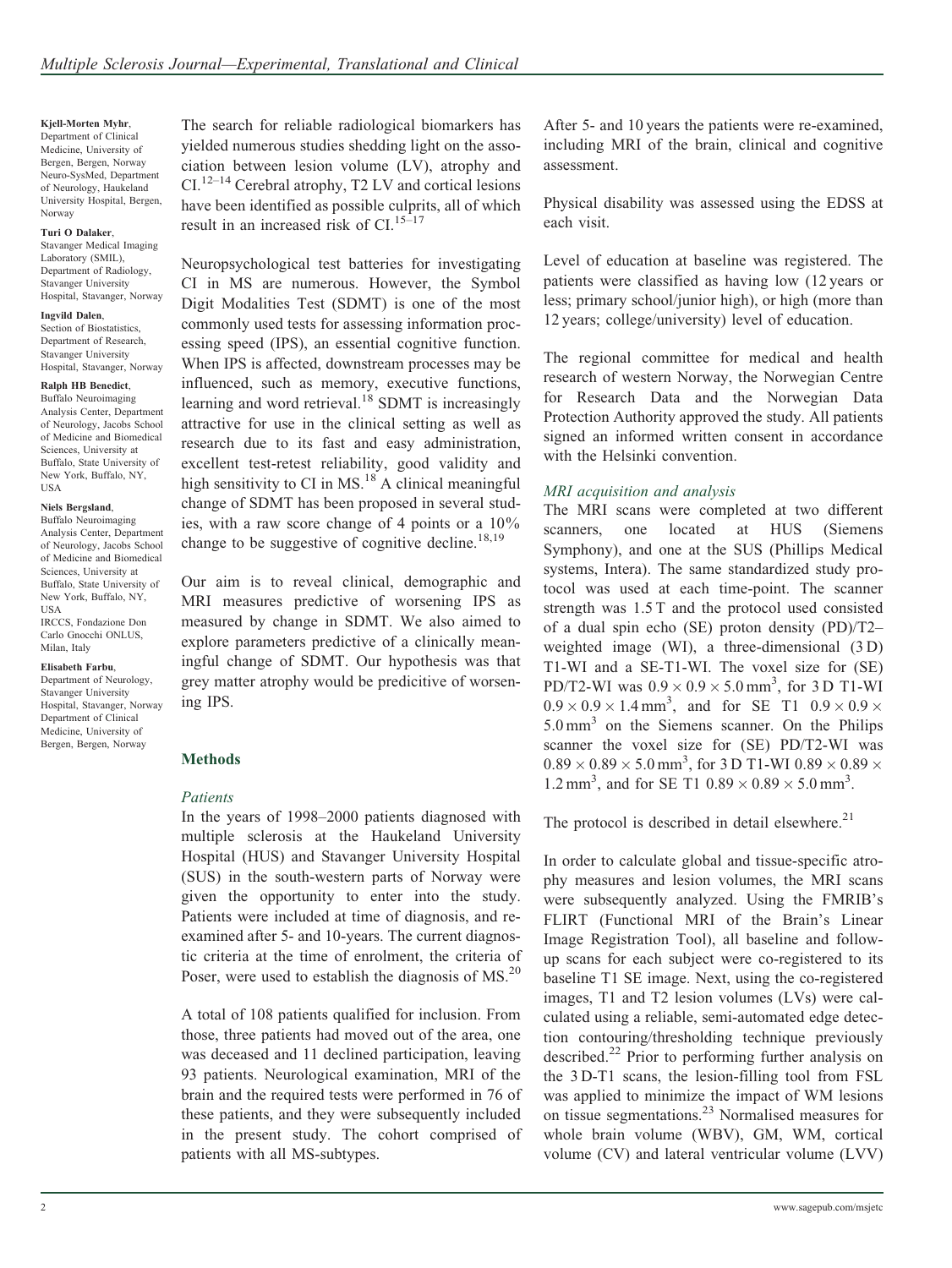were measured using SIENAX (V2.6) as previously described.24,25

From the inpainted 3 D-T1 images, absolute volumes of the subcortical deep grey matter (SDGM) structures were calculated using the FMRIB's Integrated Registration and Segmentation Tool (FIRST V1.2), a model-based segmentation and registration tool.<sup>26</sup> Normalised SDGM volumes were estimated by multiplying the estimated volumes from FIRST by the volumetric scaling factor from SIENAX.<sup>24</sup>

This process is described in detail elsewhere. $21$ 

# Cognitive evaluation

In order to define CI and cognitively preserved (CP) at each time point, the patients underwent neuropsychological testing as follows:

- Paced Auditory Serial Addition Test (PASAT) assessing working memory,
- Selective Reminding Test (SRT) measuring working memory and learning, including subscores of long time storage (LTS) and delayed recall (DR)
- Symbol Digits Modalities Test (SDMT) measuring cognitive processing speed

We defined CI as scoring below 1.5 standard deviations (SD) compared to a healthy control group on two or more tests. A control group consisting of 40 persons was recruited from the staff at SUS. When comparing to the baseline patient group, the control group were similar in age (42.4; SD 12.6;  $p = 0.77$ ) and sex (26 female,  $56\%$ ; p = 0.53) More persons in the control group had higher education compared to the patient group (68% vs  $34\%$ ; p = 0.001).

SDMT has become highly recommended as the primary cognitive test in MS, thus we chose SDMT score as the cognitive outcome measure in the regression analyses.<sup>18</sup>

# Statistical analysis

Descriptive statistics were performed using SPSS V.26 (Armonk, NY, USA: IBM Corp.). Results are presented as means and SD, medians and interquartile ranges (IQRs) or as counts and percentages for continuous symmetric, continuous non-symmetric and categorical data, respectively.

Baseline predictors of change in SDMT during follow-up were assessed in linear regression models. Results from univariable and multivariable

models are presented as unstandardized  $\beta$  values with 95% confidence intervals (CI) and p-values from Wald tests. As a measure of goodness of fit or predictive power we present  $R^2$ , and the change in  $R^2$  $(\Delta R^2)$  as a measure of the improvement of the model when including a predictor. Due to limited sample sizes, we performed the multivariable modelling stepwise, i.e. by first finding an optimal set of clinical and demographic variables with high predictive power (using manual backwards elimination and subsequent forward inclusion; model fit evaluated by the adjusted  $R<sup>2</sup>$ ), and this model acted as a base model for which we evaluated added predictive value from each MRI variable. Finally, the MRI variables that were most predictive were tried in combination, and a "best" model decided upon by adjusted  $R^2$  (always keeping the demographic and clinical variables in the model). Similarly, predictors of clinically meaningful change in SDMT (i.e. >4 points reduction) were evaluated in logistic regression models, from which we report odds ratios (OR) with 95% CI, p-values from Wald tests, and with Nagelkerke pseudo  $R^2$  and the C-index as measures of predictive performance.

All regression analyses were performed in Stata v. 16.1 with functions regress, logit, roctab and fitstat. Pvalues <0.05 were considered statistically significant.

# **Results**

# Demographic, clinical and MRI data at baseline, 5 and 10- year follow up

Baseline demographic, clinical and MRI characteristics categorized by cognitive status, of the patient groups at baseline, 5- and 10-year follow-up are shown in Table 1. At baseline  $37$  of  $76$  (49%) of the patients were classified as cognitively impaired. The number at 5-year follow up was 28 of 60 (47%) and at the 10-year follow-up 14 of 38 (37%). After 5 years of follow-up, 66 patients were re-examined while 50 patients remained at the 10-year follow up (Figure 1). Of the patients classified as CI at baseline 67.5% dropped out during the course of the followup, comparably 51.3% of the patients classified as (CP) dropped out during the follow-up.

Clinical and demographic characteristics of the patient group classified as CI at baseline included older age, higher EDSS score, longer disease duration, lower education and lower SDMT score at baseline compared with the CP group. At 5-year follow-up the CI patient group were significantly older, had a longer disease duration and a higher baseline EDSS.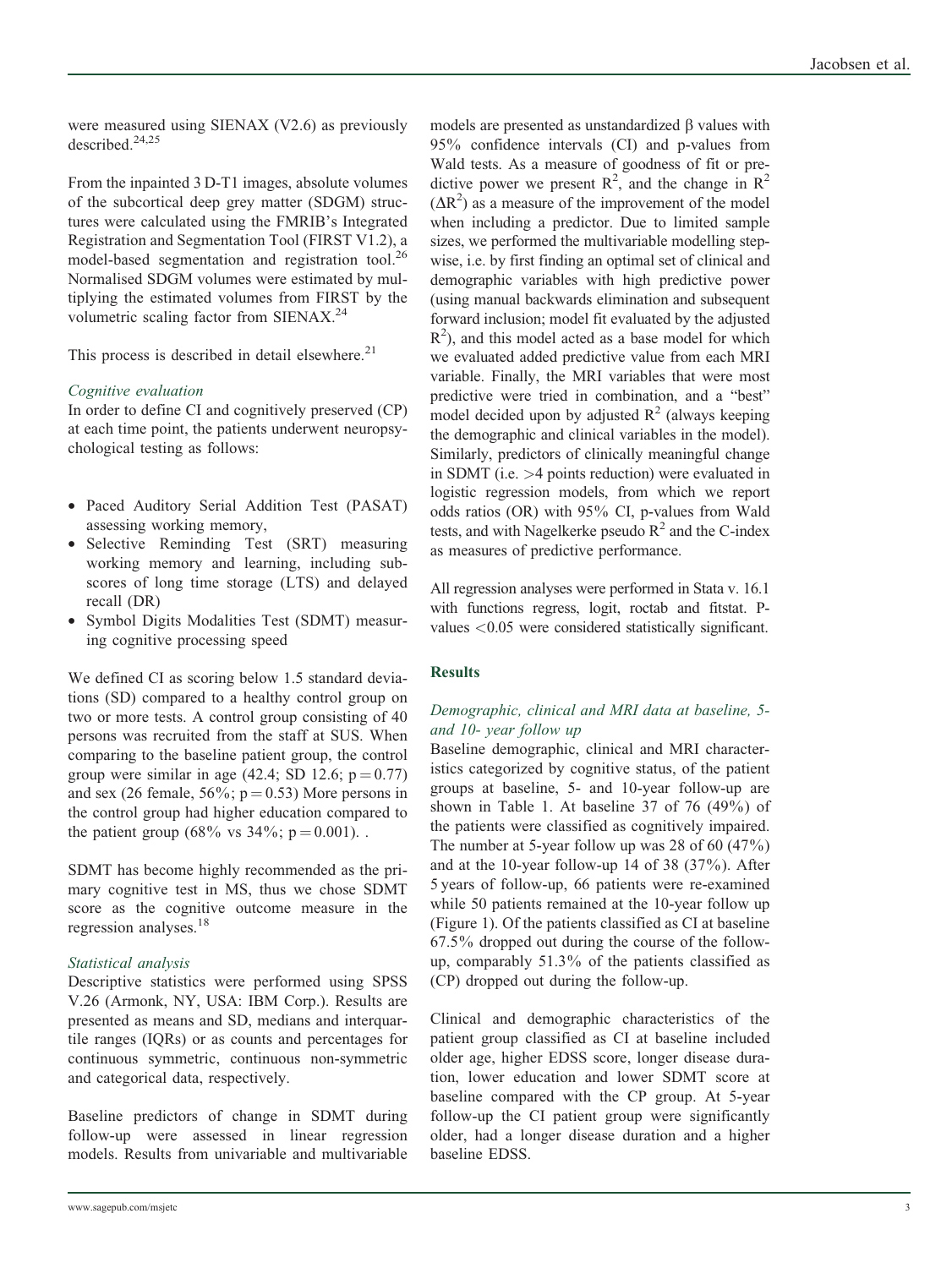| Table 1. Baseline demographics, clinical characteristics and brain volumes split by cognitive status at baseline, 5- and 10-year follow-up                                                                                  |                     |                                                        |                                                                             |       |                             |                          |        |                               |                          |         |
|-----------------------------------------------------------------------------------------------------------------------------------------------------------------------------------------------------------------------------|---------------------|--------------------------------------------------------|-----------------------------------------------------------------------------|-------|-----------------------------|--------------------------|--------|-------------------------------|--------------------------|---------|
|                                                                                                                                                                                                                             | Baseline $(n = 76)$ |                                                        |                                                                             |       | 5-year follow-up $(n = 60)$ |                          |        | $10$ -year follow-up $(n=38)$ |                          |         |
|                                                                                                                                                                                                                             | All patients        | Cognitively<br>Impaired                                | Cognitively<br>Preserved                                                    | p     | Cognitively<br>Impaired     | Cognitively<br>Preserved | p      | Cognitively<br>Impaired       | Cognitively<br>Preserved | p       |
| No. of patients (%)                                                                                                                                                                                                         | 76                  | 37 (48.7)                                              | 39(51.3)                                                                    |       | 28 (46.7)                   | 32(53.3)                 |        | 14(36.8)                      | 24 (63.2)                |         |
| Age, mean (SD                                                                                                                                                                                                               | 41.8 (9.7)          | 44.1 (10.2)                                            | 39.7 (8.9)                                                                  | 0.046 | 43.2 (8.6)                  | 38.3 (9.3)               | 0.039  | 40.3(7.7)                     | 41.3(9.5)                | 0.74    |
| Female, n (%)                                                                                                                                                                                                               | 52 (68.4)           |                                                        | 30 (76.9)                                                                   | 0.082 | 18 (64.3)                   | 22 (68.8)                | 0.71   | 9(64.3)                       | 18 (75.0)                | 0.48    |
| EDSS, median (IQR)                                                                                                                                                                                                          | 3.5 $(2.57 - 4.0)$  | $22(59.5)$<br>3.5 $(3.0-4.3)$                          | 3.5 $(1.5-4.0)$                                                             | 0.085 | 3.5 $(3.1-4.5)$             | $2.5(1.5-3.5)$           | 50.001 | $3.5(2.5-3.8)$                | $3.25(1.5-3.9)$          | 0.75    |
| MS subtype, n (%)                                                                                                                                                                                                           |                     |                                                        |                                                                             | 0.026 |                             |                          | 0.45   |                               |                          | 0.19    |
| RRMS                                                                                                                                                                                                                        | 59 (77.6)           | 28 (75.7)                                              | 31 (79.5)                                                                   |       | 21 (75.0)                   | 28 (87.5)                |        | 14 (100)                      | 19 (79.2)                |         |
| <b>SPMS</b>                                                                                                                                                                                                                 | 10(13.2)            |                                                        | 2(5.1)                                                                      |       | 3(10.7)                     | 2(6.3)                   |        |                               | 1(4.2)                   |         |
| <b>PPMS</b>                                                                                                                                                                                                                 | 7(9.2)              | $\begin{array}{c} 8 \ (21.6) \\ 1 \ (2.7) \end{array}$ | 6(15.4)                                                                     |       | 4(14.3)                     | 2(6.3)                   |        |                               | 4(16.7)                  |         |
| Disease duration,                                                                                                                                                                                                           | $60(39-141)$        | 84 (48-192)                                            | $48(36-72)$                                                                 | 0.025 | $72(51 - 141)$              | 48 (36-60)               | 0.004  | $66(48-228)$                  | 48 (36–96)               | 0.14    |
| median (IQR)                                                                                                                                                                                                                |                     |                                                        |                                                                             |       |                             |                          |        |                               |                          |         |
| DMT use, $n$ $(%)$                                                                                                                                                                                                          | 11(14.5)            | 6(16.2)                                                | 5(12.8)                                                                     | 0.46  | 13 (46.4)                   | 12(37.5)                 | 0.34   | 10(71.43)                     | 16 (66.7)                | 0.44    |
| High education, n (%)                                                                                                                                                                                                       | 26 (32.1)           | 7 (18.9)                                               | 17(43.6)                                                                    | 0.021 | 5(17.9)                     | 12(37.5)                 | 0.080  | 4(28.6)                       | 9(37.5)                  | 0.58    |
| SDMT, mean (SD)                                                                                                                                                                                                             | 42.1 (12.8)         | 33.2 $(8.5)$                                           | 50.8(9.9)                                                                   | 0.001 | 35.9 (9.0)                  | 51.7 (9.9)               | 0.001  | 34.7 (10.7)                   | 49.7 (8.5)               | < 0.001 |
| Cortical volume, mean (SD)                                                                                                                                                                                                  | 574.4 (46.2)        | 553.6 (41.2)                                           | 594.1 (42.3)                                                                | 0.001 | 557.5 (40.2)                | 599.7 (41.5)             | 0.001  | 569.3 (49.2)                  | 596.5 (40.5)             | 0.093   |
| SDGM volume, mean (SD)                                                                                                                                                                                                      | 44.7 (5.6)          | 43.3 (5.8)                                             | 46.1 (5.2)                                                                  | 0.034 | 43.1 (4.7)                  | 47.7 (5.0)               | 0.001  | 43.5 (5.0)                    | 46.3(5.2)                | 0.12    |
| T2 LV, median (IQR)                                                                                                                                                                                                         | 10.1 $(2.7-20.9)$   | $15.9(6.3 - 31.4)$                                     | $5.0(1.6-13.8)$                                                             | 0.003 | $16.3(7.4-28.9)$            | $3.2(1.4 - 11.0)$        | 0.001  | $21.2(7.5-9.8)$               | $3.8(0.9 - 12.8)$        | 0.001   |
| T1 LV, median (IQR)                                                                                                                                                                                                         | 3.0 $(0.6 - 7.4)$   | $4.2(1.9-13.7)$                                        | $1.2(0.3-3.8)$                                                              | 0.001 | 4.1 $(2.2 - 10.6)$          | $1.2(0.2-3.3)$           | 0.001  | $5.4(2.1-11.5)$               | $0.8(0.1-2.9)$           | 0.001   |
| Note: The differences between the cognitively preserved and cognitively impaired were calculated using Chi square test, Student t test and Mann-Whitney rank sum test, as                                                   |                     |                                                        |                                                                             |       |                             |                          |        |                               |                          |         |
| appropriate.                                                                                                                                                                                                                |                     |                                                        |                                                                             |       |                             |                          |        |                               |                          |         |
| High education = College/university, Disease duration                                                                                                                                                                       |                     |                                                        | given in months. Brain volumes are presented in millilitires as mean, (SD). |       |                             |                          |        |                               |                          |         |
| EDSS: expanded disability status scale; MS: multiple sclerosis; RR: relapsing-remitting; SP: secondary progressive; PP: primary progressive; DMT: disease modifying therapy;                                                |                     |                                                        |                                                                             |       |                             |                          |        |                               |                          |         |
| DMT use, n (%); numbers represent use at each time-point. Bold values denotes statistical significance at the $p < 0.05$ level<br>SDMT: symbol digit modalities test; SDGM: subcortical deep grey matter; LV: lesion volume |                     |                                                        |                                                                             |       |                             |                          |        |                               |                          |         |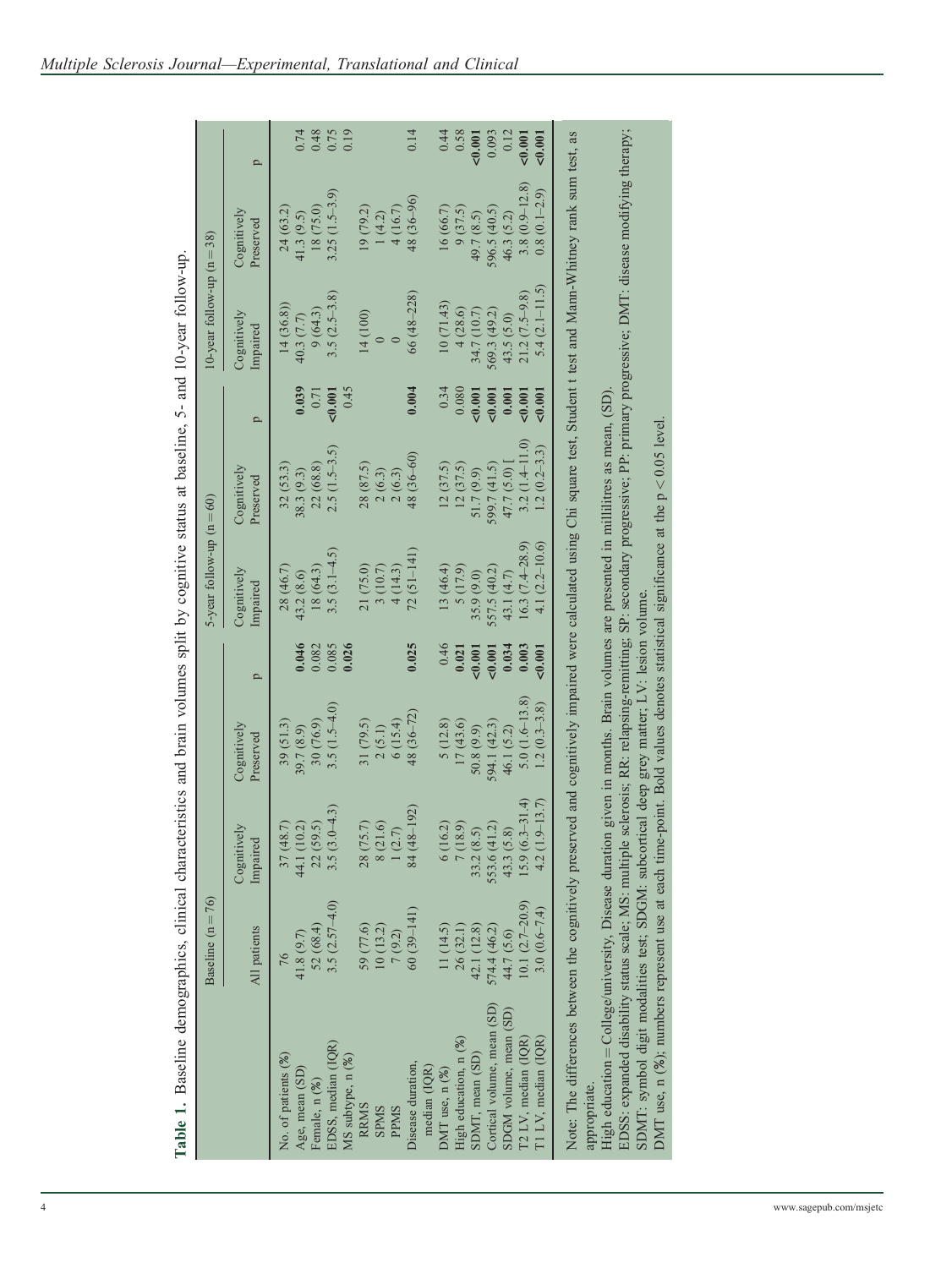

Figure 1. Flow chart of patient inclusion at baseline, 5-year and 10-year follow-up.

At baseline and 5-year follow up, the CI group had significantly higher T1 and T2 LV, and lower cortical and SDGM volumes.

When comparing the two patient groups followed at SUS and HUS, we found no significant differences in clinical, demographic or MRI-parameters between the groups. For the patients included at HUS, although not significantly, a longer baseline disease duration of median 60 months (IQR 48–180), compared to SUS patients with a disease duration of median 48 months (IQR 36–84),  $(p = 0.07)$ . Use of disease modifying therapy (DMT) at 5-year followup were median 2.3 months (IQR  $0 - 62$ ) at HUS, and 0 (IQR 0–9.9,  $p = 0.1$ ) at SUS. At 5-year followup 21 of 40 (52.5%) of HUS patients, and 13 of 31 (41.9%) of SUS patients received DMTs. There was a greater dropout of patients at SUS 19 of 32 (59%) vs HUS 19 of 44 (43%).

# Baseline MRI and clinical variables predicting change of SDMT

Univariable linear regression analysis showed significant associations between baseline WBV, GMV, WMV, CV and T2 LV and change in SDMT during 5-year follow-up from baseline, where lower brain volume and higher LV predicted reduction of SDMT. Of the clinical and demographic variables, we found the combination of age, baseline EDSS and SDMT to explain 12.6% of the variance of change in SDMT. Being older, and having a higher EDSS and SDMT score was associated with a greater negative SDMT change. When adding individual MRI-parameters, WBV, WMV, LVV, T2 and T1 LV contributed significantly to this model. When trying combinations of WBV, LVV, T2 and T1 LV together with the selected clinical and demographical variables, the best model included baseline WBV

and T2 LV and explained 30.2% of the variation in SDMT change. Being older and having a lower EDSS score was associated with a greater negative SDMT change (Table 2).

Similar analysis was done during the 10-year followup. The univariable linear regression analysis showed a lower WBV, GMV, CV, SDGM volume, and higher T1 and T2 LV to be significantly predictive of SDMT reduction during 10-year follow-up. Age, center and baseline EDSS together explained 6.2% of the variance in SDMT change. Out of GMV, CV, T2 and T1 LV, the combination of T1 LV and GMV explained the most of the variance together with the clinical/ demographical variables, which explained 39.4% of the SDMT change variance (Table 3).

We explored the effects of DMT, by adding DMT use at each timepoint dichotomized to active- and highly-active treatment. When adding DMT to the model, SDGM volumes were no longer significantly predictive of SDMT change at 10-year follow-up. No changes to the 5-year results was seen.

# Baseline MRI and clinical variables as predictors of clinically meaningful change of SDMT

Baseline EDSS, WBV, GMV, WMV, CV, T1 and T2 LV were significantly predictive of a clinically meaningful SDMT change of 4 points during 5-year follow-up in univariable logistic regression analysis. T2 LV contributed the most to the prediction of clinically meaningful SDMT change of more than 4 points, with an increase in Nagelkerke  $R^2$  of 6.6 percentage points and in c-index of 0.03 when included in the model with center, disease duration and EDSS at baseline (Supplementary Table 1).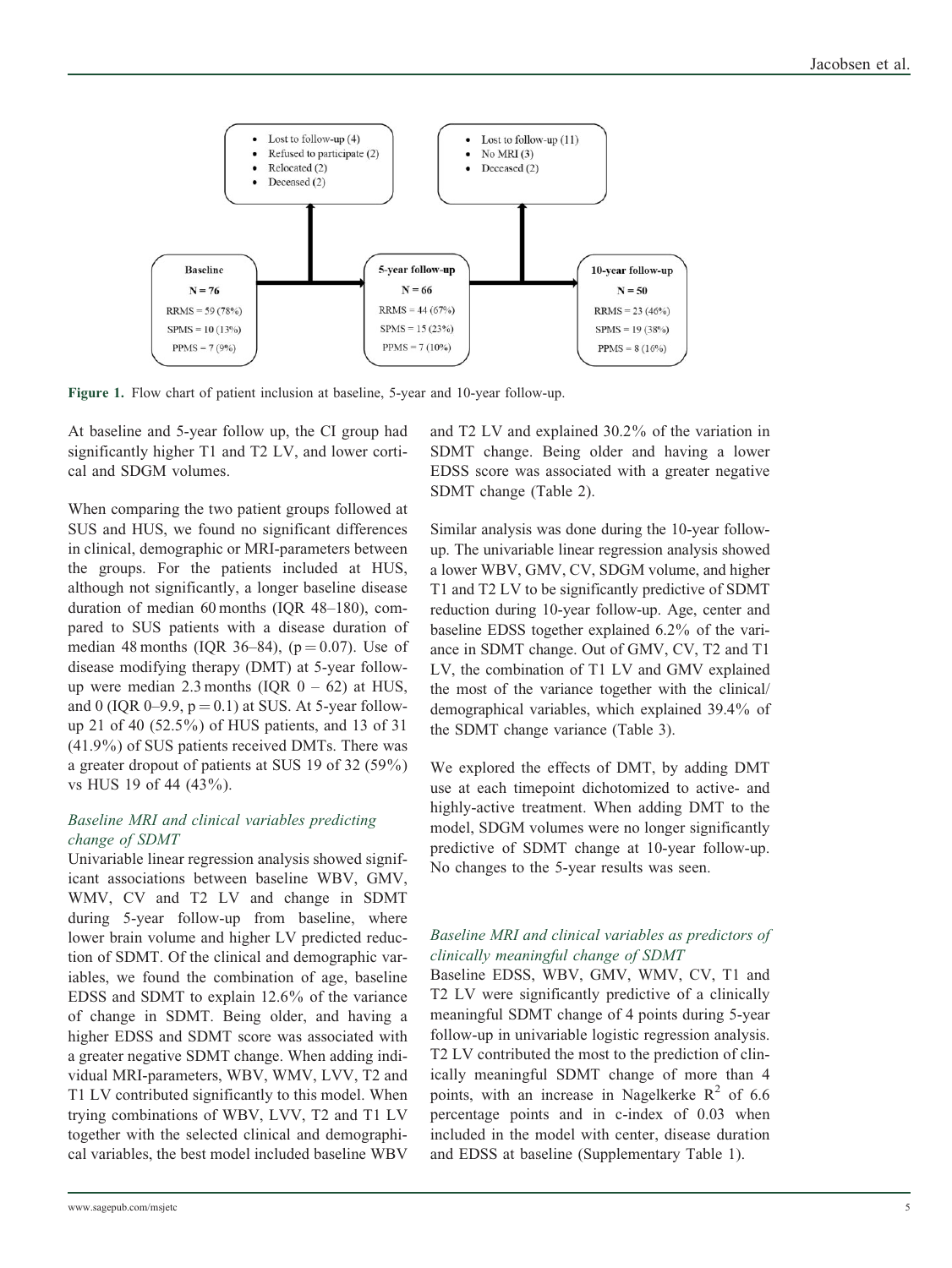|                      | Univariable              |       |           | Multivariable                     |       |           |                  |
|----------------------|--------------------------|-------|-----------|-----------------------------------|-------|-----------|------------------|
| Baseline predictor   | $\beta$ (95% CI)         | p     | $R^2(\%)$ | $\beta$ (95% CI)                  | p     | $R^2(\%)$ | $\Delta R^2(\%)$ |
|                      |                          |       |           | Best model clin/dem               |       |           |                  |
| Age                  | $-2.2$ ( $-4.8$ , 0.4)   | 0.094 | 4.3       | $-1.8$ ( $-4.5$ , 0.9)            | 0.20  |           |                  |
| Sex (female)         | $1.6(-3.8, 6.9)$         | 0.56  | 0.5       |                                   |       |           |                  |
| Center (SUS)         | $-6.1$ $(-11.0, -1.3)$   | 0.014 | 9.0       | $-6.1$ ( $-10.8$ , $-1.4$ )       | 0.011 |           |                  |
| Education (high)     | $2.4 (-3.0, 7.8)$        | 0.38  | 1.2       |                                   |       | 21.6      |                  |
| Log disease duration | $-1.3$ (-4.8, 2.1)       | 0.43  | 1.0       |                                   |       |           |                  |
| MS type progressive  | $-3.8$ ( $-10.1$ , 2.5)  | 0.23  | 2.2       |                                   |       |           |                  |
| <b>EDSS</b>          | $-1.8$ $(-3.7, 0.1)$     | 0.057 | 5.6       | $-1.8$ ( $-3.9$ , 0.3)            | 0.084 |           |                  |
| <b>SDMT</b>          | $-0.11$ $(-0.31, 0.08)$  | 0.25  | 2.0       | $-0.20$ ( $-0.40$ , $-0.01$ )     | 0.043 |           |                  |
|                      |                          |       |           | When added to best model clin/dem |       |           |                  |
| Whole brain          | $0.043$ $(0.015, 0.071)$ | 0.003 | 12.7      | 0.042(0.009, 0.076)               | 0.015 | 29.0      | 7.4              |
| Grey matter          | 0.05(0.01, 0.10)         | 0.022 | 8.0       | $0.05$ (-0.00, 0.11)              | 0.053 | 26.4      | 4.8              |
| White matter         | $0.08$ $(0.02, 0.13)$    | 0.007 | 11.0      | 0.06(0.00, 0.13)                  | 0.036 | 27.1      | 5.5              |
| Ventricular          | $-0.05$ $(-0.17, 0.06)$  | 0.36  | 1.3       | $-0.17$ ( $-0.31$ , $-0.03$ )     | 0.015 | 29.0      | 7.4              |
| Cortical             | 0.07(0.02, 0.13)         | 0.007 | 10.9      | $0.06$ (-0.00, 0.13)              | 0.065 | 27.7      | 6.1              |
| T <sub>2</sub> LV    | $-0.22$ $(-0.42, -0.02)$ | 0.028 | 7.3       | $-0.35$ ( $-0.55$ , $-0.16$ )     | 0.001 | 35.7      | 14.1             |
| T1 LV                | $-0.37$ $(-0.75, 0.02)$  | 0.060 | 5.4       | $-0.51$ $(-0.91, -0.12)$          | 0.012 | 29.5      | 7.9              |
| Subcortical          | $0.29(-0.17, 0.75)$      | 0.21  | 2.5       | $0.30(-0.19, 0.80)$               | 0.22  | 23.5      | 1.9              |
| Caudate              | $0.5$ (-2.3, 3.2)        | 0.73  | 0.2       | $-0.2$ $(-3.0, 2.7)$              | 0.91  | 21.6      | 0.0              |
| Putamen              | $1.0$ (-1.0, 2.9)        | 0.33  | 1.5       | $1.1 (-1.0, 3.2)$                 | 0.29  | 23.1      | 1.5              |
| Thalamus             | $1.2 (-0.2, 2.5)$        | 0.094 | 4.3       | $1.2 (-0.3, 2.7)$                 | 0.11  | 24.9      | 3.3              |
| Pallidus             | $-0.8$ ( $-6.4$ , 4.8)   | 0.79  | 0.1       | $0.9$ (-4.9, 6.6)                 | 0.77  | 21.7      | 0.1              |
| <b>Hippocampus</b>   | $1.4 (-0.9, 3.6)$        | 0.23  | 2.2       | $1.5(-0.8, 3.8)$                  | 0.20  | 23.8      | 2.2              |
| Amygdala             | $4.7(-0.7, 10.1)$        | 0.088 | 4.5       | $3.3 (-2.2, 8.9)$                 | 0.24  | 23.4      | 1.8              |

Table 2. Prediction of change in SDMT during 5 years from baseline ( $n = 66$  all analyses).

MS: multiple sclerosis (progressive=primary and secondary progressive combined); EDSS: expanded disability status scale; SDMT: symbol digit modalities test; LV: lesion volume; CI: confidence interval.

Note: Effect estimates from linear regression analysis with change in SDMT as outcome (given as SDMT at 5 years minus SDMT at baseline), and baseline variables as predictors. A positive  $\beta$  value means that a higher value of the predictor is associated with a higher change value, i.e. a slower decline of cognitive processing speed. A negative  $\beta$  means that a higher value of the predictor is associated with a greater negative change of SDMT, i.e. a faster decline of cognitive processing speed.  $R^2$  estimates the predictive power of each model, and  $\Delta R^2$  the contribution to the model from each predictor.

Bold values denotes statistical significance at the  $p < 0.05$  level.

Only univariable logistic regression analysis could be performed for clinically meaningful SDMT loss during 10-year follow-up, due to few cases. None of the clinical or demographic variables were predictive of clinically meaningful SDMT loss, and of the MRI-parameters T1 and T2 LV were the only statistically significant predictors of clinically meaningful SDMT loss (Supplementary Table 2).

# Discussion

This prospective, longitudinal study of a cohort of MS patients identified clinical and MRI-markers predicting worsening IPS, as measured by SDMT.

Nearly 50% of the patient group where classified as CI at baseline. This finding is in line with current knowledge, describing a prevalence of CI in MS ranging from  $40\% - 70\%$ , depending on the group of patients studied, and test-strategies.<sup>11</sup>

As our patient group had a relatively long disease duration at baseline of close to 9 years, we suspect that effects due to brain atrophy as they relate to cognitive difficulties may have already ensued. Supporting this theory, is the fact that there was not an increase in the rate of CI over the 10-year follow up. Part of the reason for this, however, is probably due to drop-outs. Of the baseline CI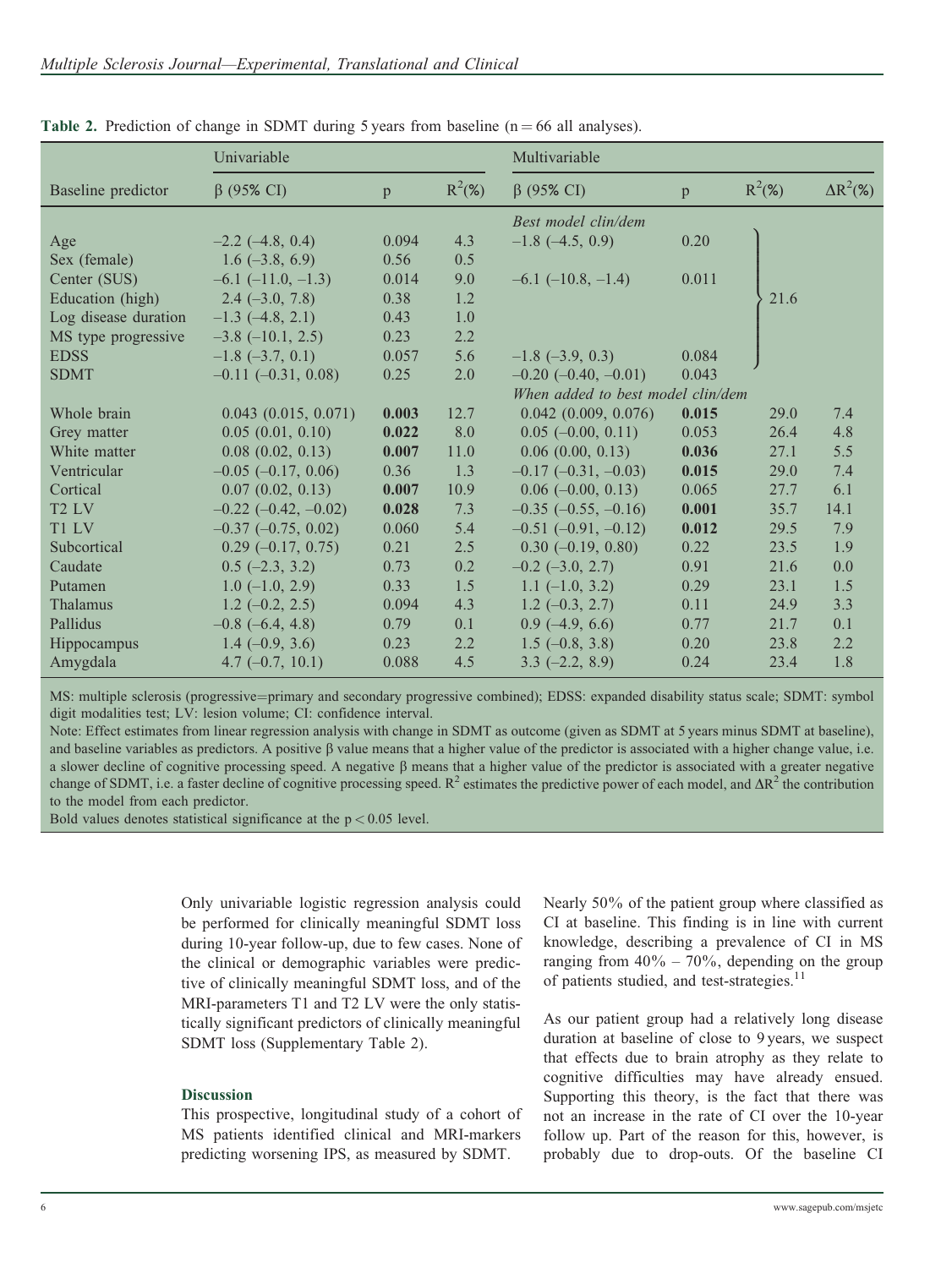|                               | Univariable                 |         |           | Multivariable                     |         |           |                  |
|-------------------------------|-----------------------------|---------|-----------|-----------------------------------|---------|-----------|------------------|
| Baseline predictor            | $\beta$ (95% CI)            | p       | $R^2$ (%) | $\beta$ (95% CI)                  | p       | $R^2$ (%) | $\Delta R^2(\%)$ |
|                               |                             |         |           | Best model clin/dem               |         |           |                  |
| Age                           | $-1.8$ ( $-4.9$ , 1.4)      | 0.27    | 2.6       | $-3.0$ (-6.4, 0.4)                | 0.083   |           |                  |
| Sex (female)                  | $0.6$ (-6.0, 7.2)           | 0.86    | 0.1       |                                   |         |           |                  |
| Center (SUS)                  | $-7.8$ ( $-13.8$ , $-1.9$ ) | 0.011   | 12.7      | $-7.9$ ( $-13.7, -2.0$ )          | 0.009   | 18.9      |                  |
| Education (high)              | $1.7(-4.5, 7.8)$            | 0.59    | 0.6       |                                   |         |           |                  |
| Log disease duration          | $-1.6$ ( $-5.6$ , 2.3)      | 0.40    | 1.5       |                                   |         |           |                  |
| MS type progressive           | $0.3$ (-7.6, 8.3)           | 0.93    | 0.0       |                                   |         |           |                  |
| <b>EDSS</b>                   | $0.6$ (-1.6, 2.8)           | 0.60    | 0.6       | $1.7(-0.7, 4.0)$                  | 0.16    |           |                  |
| <b>SDMT</b>                   | $-0.07$ $(-0.31, 0.17)$     | 0.56    | 0.7       |                                   |         |           |                  |
|                               |                             |         |           | When added to best model clin/dem |         |           |                  |
| Whole brain                   | $0.036$ $(0.002, 0.070)$    | 0.036   | 8.8       | $0.035 (-0.001, 0.071)$           | 0.057   | 25.2      | 6.3              |
| Grey matter                   | 0.06(0.01, 0.11)            | 0.018   | 11.1      | $0.08$ $(0.02, 0.13)$             | 0.007   | 31.2      | 12.3             |
| White matter                  | $0.03$ (-0.04, 0.10)        | 0.38    | 1.6       | $0.01$ (-0.06, 0.08)              | 0.75    | 19.1      | 0.2              |
| Ventricular                   | $-0.04$ $(-0.17, 0.10)$     | 0.58    | 0.6       | $-0.10$ $(-0.24, 0.04)$           | 0.17    | 22.3      | 3.4              |
| Cortical                      | $0.08$ $(0.02, 0.13)$       | 0.011   | 12.7      | $0.08$ $(0.02, 0.15)$             | 0.014   | 29.2      | 10.3             |
| T <sub>2</sub> L <sub>V</sub> | $-0.35$ $(-0.55, -0.15)$    | 0.001   | 19.9      | $-0.42$ ( $-0.60, -0.24$ )        | < 0.001 | 45.3      | 26.4             |
| T1 LV                         | $-1.0$ ( $-1.5, -0.5$ )     | < 0.001 | 24.6      | $-1.1$ $(-1.5, -0.7)$             | < 0.001 | 47.5      | 28.6             |
| Subcortical                   | 0.53(0.01, 1.05)            | 0.045   | 8.1       | 0.57(0.07, 1.07)                  | 0.026   | 27.5      | 8.6              |
| Caudate                       | $2.0$ (-1.2, 5.1)           | 0.22    | 3.1       | $2.1 (-1.0, 5.2)$                 | 0.19    | 22.0      | 3.1              |
| Putamen                       | $2.0 (-0.3, 4.3)$           | 0.083   | 6.1       | 2.5(0.4, 4.7)                     | 0.023   | 27.8      | 8.9              |
| Thalamus                      | $1.5(-0.0, 3.1)$            | 0.054   | 7.5       | $1.5(-0.0, 3.0)$                  | 0.050   | 25.6      | 6.7              |
| Pallidus                      | $3.0 (-3.7, 9.6)$           | 0.38    | 1.6       | $5.0$ (-1.2, 11.3)                | 0.11    | 23.4      | 4.5              |
| Hippocampus                   | 2.6(0.1, 5.2)               | 0.042   | 8.3       | 2.6(0.2, 5.0)                     | 0.033   | 26.8      | 7.9              |
| Amygdala                      | $5.0$ (-1.5, 11.6)          | 0.13    | 4.7       | 4.1 $(-2.1, 10.4)$                | 0.19    | 22.0      | 3.1              |

Table 3. Prediction of change in SDMT during 10 years from baseline ( $n = 50$  all analyses).

MS: multiple sclerosis (progressive=primary and secondary progressive combined); EDSS: expanded disability status scale; SDMT: symbol digit modalities test; LV: lesion volume; CI: confidence interval.

Note: Effect estimates from linear regression analysis with change in SDMT as outcome (given as SDMT at 10 years minus SDMT at baseline), and baseline variables as predictors. A positive  $\beta$  value means that a higher value of the predictor is associated with a higher change value, i.e. a slower decline of cognitive processing speed. A negative  $\beta$  means that a higher value of the predictor is associated with a greater negative change of SDMT, i.e. a faster decline of cognitive processing speed.  $R^2$  estimates the predictive power of each model, and  $\Delta R^2$  the contribution to the model from each predictor.

Bold values denotes statistical significance at the  $p < 0.05$  level.

patients 67.5% dropped out in the course of the follow-up, comparably 51.3% of the CP group dropped out (Figure 1).

One of the main findings of this study is that the constellation of age, EDSS, SDMT, WBV and T2 LV explained 30.2% of the variance in change of SDMT 5 years after diagnosis. Age, baseline EDSS, GMV and T1 LV explained 39.4% of the variance in 10-year SDMT change.

A great body of research is available, describing MRI-parameters associated with CI. WM lesions are found to be associated with CI in numerous

studies, and specifically disruption of strategic WM tracts can cause CI among other clinical symptoms.<sup>27</sup> However, damage to normal appearing WM and GM have shown stronger correlations to CI.<sup>28</sup> Unfortunately though, we were unable to measure such damage with the imaging protocol utilized in this study.

Prediction of CI has been explored in a few studies showing lesion load, WB atrophy, diffuse brain damage and central atrophy.<sup>17,29</sup> A recent study including 234 patients found cortical volume loss as the main driver, along with decreased anterior thalamic radiation integrity, to be the most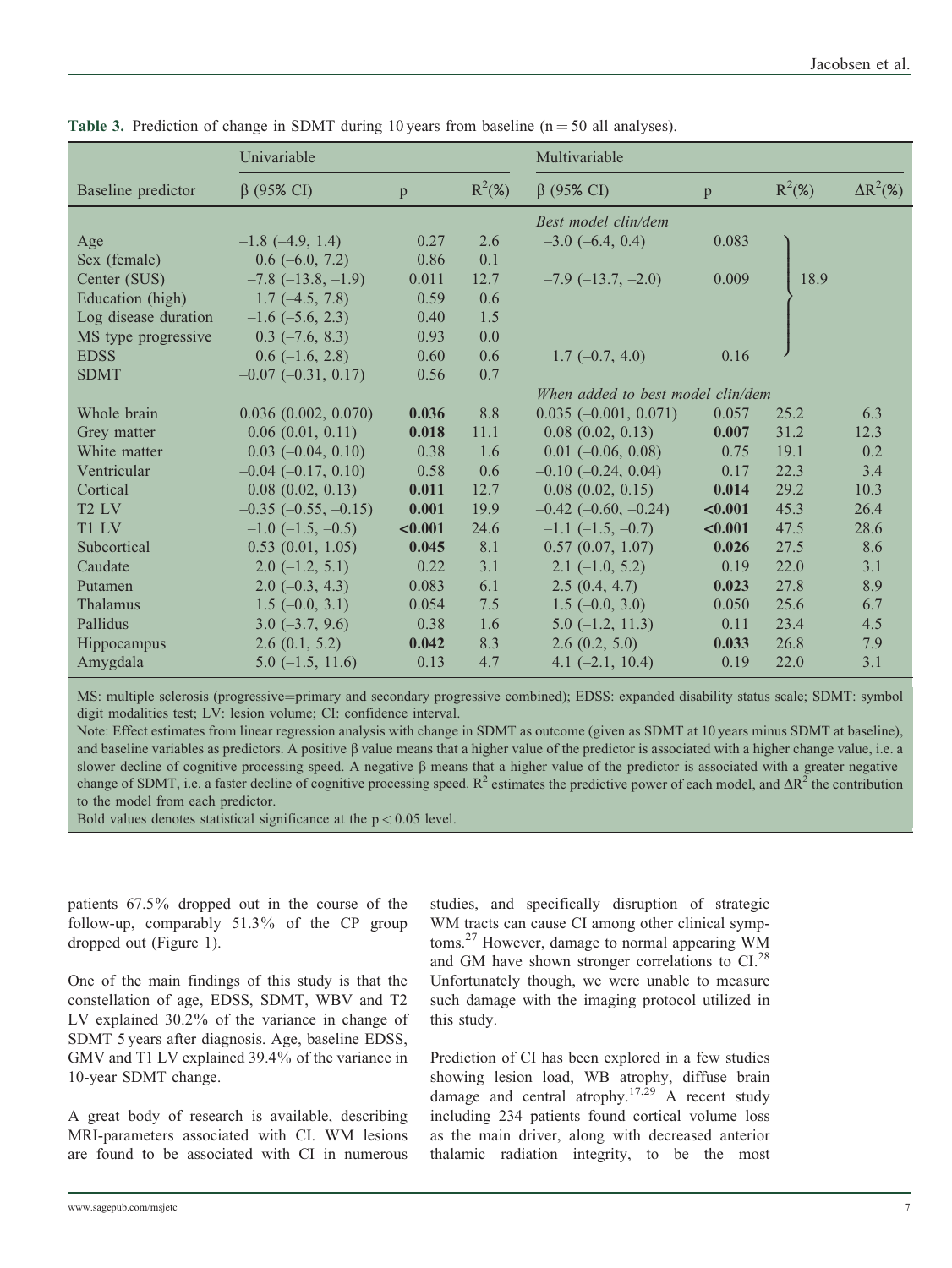significant predictors of cognitive decline<sup>30</sup> Our findings support these studies, in showing both LVs and atrophy of WBV and GMV leading to worsening IPS.

Clinical and demographic determinants of CI was in a large study of 303 MS patients found to include disease duration, EDSS and vocabulary.<sup>31</sup> Another recent study found age to be the only significant baseline predictor.<sup>30</sup> We found similar results, and even if there was a significant difference between CI and CP patients regarding level of education, interestingly no predictive value of education at baseline was seen. This was in line with Eijlers et  $al<sub>1</sub><sup>30</sup>$  and may indicate that the protective effect of education, suggested to contribute to cognitive reserve, was already exhausted at baseline, as the patients had a quite long disease duration.

When investigating clinically meaningful SDMT loss of 4 points, EDSS, WBV, GMV, WMV and CV were significant, independent baseline predictors. The combination of disease duration, EDSS and T2 LV were the clinical parameters best predictive of SDMT loss of 4 points at 5-year follow-up. At the 10-year follow-up, only T1 and T2 lesion volumes were significantly predictive of SDMT loss of 4 points. Only 13 patients had a 4 point decline in SDMT, hence type II error could be the reason why none of the atrophy measures were statistically significantly associated.

A strength of this paper, is the fact that the patient group consist of an unselected cohort of MS patients followed for 10 years from time of diagnosis. The patients were mainly untreated for the first part of the follow-up, providing insight in the occurrence of brain atrophy and CI in the absence of newer, potent treatment options.

Some limitations need mentioning. We had a relatively small sample size, and a noticeable drop-out of (about 35 pts) over the 10-year follow up. The results of the 10-year follow-up group needs to be interpreted with care as the patient group is small.

Decrease in SDMT score was used as the primary outcome. However, some patients had improved SDMT score over the follow-up. At 5-year followup 26 of the 66 patients had an improved SDMT score, the total number of patients having an improved SDMT score at 10-year follow-up was 28 out of 50.

Scans were obtained using 1.5 T MRI systems, volumetric segmentations would have been more precise and reliable using a 3 T MRI. Performing MRI scans on two different scanners is a possible source of error, however, effects of different scanners on longitudinal volume changes are considered to be minor.<sup>32</sup> It is essential to emphasize that this paper, for the main part, specifically investigated IPS decline, not CI at a broader level. Cognitive reserve could have a protective effect on cognitive decline, unfortunately proper evaluation was not possible due to lack of information beyond education and occupational status.

Our work highlights the current practice, aiming to diagnose these patients precisely and timely, to be able to start therapy early, and thus breaking the vicious circle of lesion formation and brain atrophy. Cognitive impairment is potentially very detrimental to MS patients' level of function and quality of life.<sup>33</sup> Precise clinical and MRI markers helping clinicians detecting patients at risk of cognitive decline, would be of great help, as it may aid treatment decisions.

# Conclusion

The growing awareness of cognitive difficulties in MS is essential for the patients and treating physicians, and identifying patients at risk of developing cognitive difficulties is key. The current study shows that both clinical and demographic charateristics is important in predicting ensuing cognitive difficulties, and that MRI parameters add to the explanatory model. Identifying patients at higher risk of developing cognitive difficulties could help clinicians initiate proper follow-up, and treatment decisions.

# Conflict of Interests

The author(s) declared the following potential conflicts of interest with respect to the research, authorship, and/or publication of this article: C.O.J. received speaker honoraria from Novartis. R.Z. received personal compensation from EMD Serono, Genzyme-Sanofi, Celgene and Novartis for speaking and consultant fees. He received financial support for research activities from Genzyme-Sanofi, Novartis, Celgene, Mapi Pharma, Keystone Heart, V-WAvE-Medical and Protembis. K.M.M has served on advisory board or received speakers' honoraria, travel funding, and/or unrestricted research grants from Novartis, Biogen, Genzyme, Merck, Almirall, Roche, Teva, and/or the Norwegian MS Society. R.H.B.B. has received research support from Novartis, Genentech, Genzyme, Biogen, and Mallinckrodt; is on the speakers' bureau for Biogen, Bristol Myer Squibb, and EMD Serono; and consults for Bristol Myer Squibb, Biogen,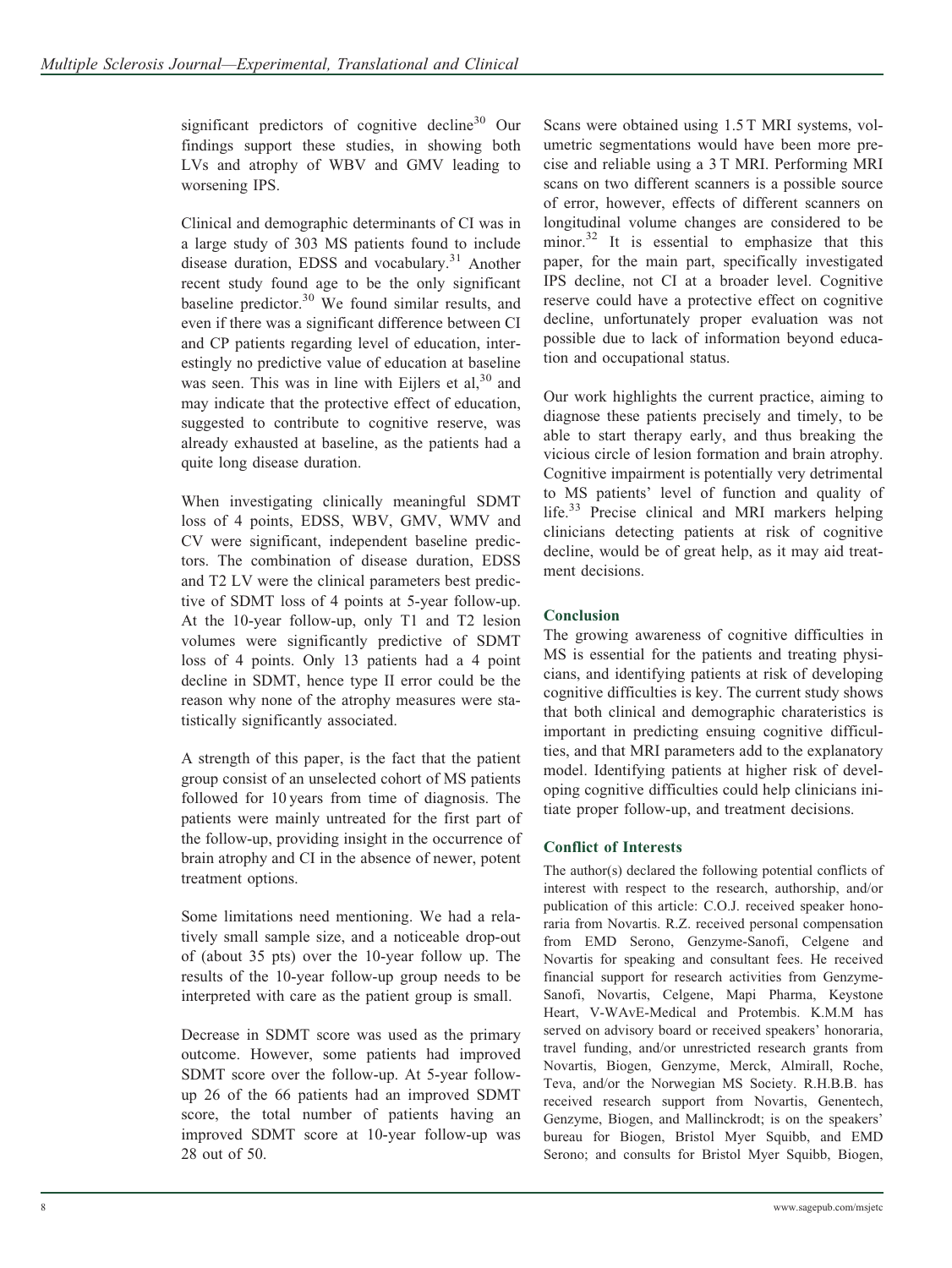Genentech, Roche, Sanofi/Genzyme, Verasci, and Novartis. The author also receives royalties for Psychological Assessment Resources. E.F. participated in advisory boards and received speaker honoraria from Biogen, Genzyme, Merck, Novartis, Roche, Sanofi-Aventis, and unrestricted grant from Novartis. T.O.D., I. D. and N.B. have nothing to disclose.

# Funding

The author(s) disclosed receipt of the following financial support for the research, authorship, and/or publication of this article: C.O.J. was supported by a grant from Novartis. K.M.M. is funded by Norwegian Research Council grant #288164 (Neuro-SysMed). T.O.D. was supported by a grant from Biogen Idec.

## ORCID iDs

|      |  | Cecilie Jacobsen $\bullet$ https://orcid.org/0000-0001-6587- |
|------|--|--------------------------------------------------------------|
| 2764 |  |                                                              |
|      |  | Robert Zivadinov D https://orcid.org/0000-0002-7799-         |
| 1485 |  |                                                              |
|      |  | Niels Bergsland <b>D</b> https://orcid.org/0000-0002-7792-   |
| 0433 |  |                                                              |

# Supplemental Material

Supplemental material for this article is available online.

# **References**

- 1. Trapp BD, Peterson J, Ransohoff RM, et al. Axonal transection in the lesions of multiple sclerosis. N Engl J Med 1998; 338: 278–285.
- 2. Geurts JJ and Barkhof F. Grey matter pathology in multiple sclerosis. Lancet Neurol 2008; 7: 841–851.
- 3. Chiaravalloti ND and DeLuca J. Cognitive impairment in multiple sclerosis. Lancet Neurol 2008; 7: 1139–1151.
- 4. Cortese M, Riise T, Bjornevik K, et al. Preclinical disease activity in multiple sclerosis: a prospective study of cognitive performance prior to first symptom. Ann Neurol 2016; 80: 616–624.
- 5. Khalil M, Enzinger C, Langkammer C, et al. Cognitive impairment in relation to MRI metrics in patients with clinically isolated syndrome. Mult Scler 2011; 17: 173–180.
- 6. Smestad C, Sandvik L, Landro NI, et al. Cognitive impairment after three decades of multiple sclerosis. Eur J Neurol 2010; 17: 499–505.
- 7. Rao SM, Leo GJ, Bernardin L, et al. Cognitive dysfunction in multiple sclerosis. I. Frequency, patterns, and prediction. Neurology 1991; 41: 685–691.
- 8. Campbell J, Rashid W, Cercignani M, et al. Cognitive impairment among patients with multiple sclerosis: associations with employment and quality of life. Postgrad Med J 2017; 93: 143–147.
- 9. Ruano L, Portaccio E, Goretti B, et al. Age and disability drive cognitive impairment in multiple sclerosis across disease subtypes. Mult Scler 2017; 23: 1258–1267.
- 10. Pitteri M, Romualdi C, Magliozzi R, et al. Cognitive impairment predicts disability progression and cortical thinning in MS: an 8-year study. Mult Scler 2017; 23: 848–854.
- 11. Rocca MA, Amato MP, De Stefano N, et al. Clinical and imaging assessment of cognitive dysfunction in multiple sclerosis. Lancet Neurol 2015; 14: 302–317.
- 12. Hulst HE, Steenwijk MD, Versteeg A, et al. Cognitive impairment in MS: impact of white matter integrity, gray matter volume, and lesions. Neurology 2013; 80: 1025–1032.
- 13. Calabrese M, Agosta F, Rinaldi F, et al. Cortical lesions and atrophy associated with cognitive impairment in relapsing-remitting multiple sclerosis. Arch Neurol 2009; 66: 1144–1150.
- 14. Benedict RH, Bruce JM, Dwyer MG, et al. Neocortical atrophy, third ventricular width, and cognitive dysfunction in multiple sclerosis. Arch Neurol 2006; 63: 1301–1306.
- 15. Calabrese M, Poretto V, Favaretto A, et al. Cortical lesion load associates with progression of disability in multiple sclerosis. Brain 2012; 135: 2952–2961.
- 16. Filippi M, Preziosa P, Copetti M, et al. Gray matter damage predicts the accumulation of disability 13 years later in MS. Neurology 2013; 81: 1759–1767.
- 17. Deloire MS, Ruet A, Hamel D, et al. MRI predictors of cognitive outcome in early multiple sclerosis. Neurology 2011; 76: 1161–1167.
- 18. Benedict RH, DeLuca J, Phillips G, et al. Validity of the symbol digit modalities test as a cognition performance outcome measure for multiple sclerosis. Mult Scler 2017; 23: 721–733.
- 19. Morrow SA, Drake A, Zivadinov R, et al. Predicting loss of employment over three years in multiple sclerosis: clinically meaningful cognitive decline. Clin Neuropsychol 2010; 24: 1131–1145.
- 20. Poser CM, Paty DW, Scheinberg L, et al. New diagnostic criteria for multiple sclerosis: guidelines for research protocols. Ann Neurol 1983; 13: 227–231.
- 21. Jacobsen C, Hagemeier J, Myhr KM, et al. Brain atrophy and disability progression in multiple sclerosis patients: a 10-year follow-up study. J Neurol Neurosurg Psychiatry 2014; 85: 1109–1115.
- 22. Zivadinov R, Rudick RA, De Masi R, et al. Effects of IV methylprednisolone on brain atrophy in relapsingremitting MS. Neurology 2001; 57: 1239–1247.
- 23. Battaglini M, Jenkinson M and De Stefano N. Evaluating and reducing the impact of white matter lesions on brain volume measurements. Hum Brain Mapp 2012; 33: 2062–2071.
- 24. Zivadinov R, Heininen-Brown M, Schirda CV, et al. Abnormal subcortical deep-gray matter susceptibilityweighted imaging filtered phase measurements in patients with multiple sclerosis: a case-control study. Neuroimage 2012; 59: 331–339.
- 25. Smith SM, Zhang Y, Jenkinson M, et al. Accurate, robust, and automated longitudinal and crosssectional brain change analysis. Neuroimage 2002; 17: 479–489.